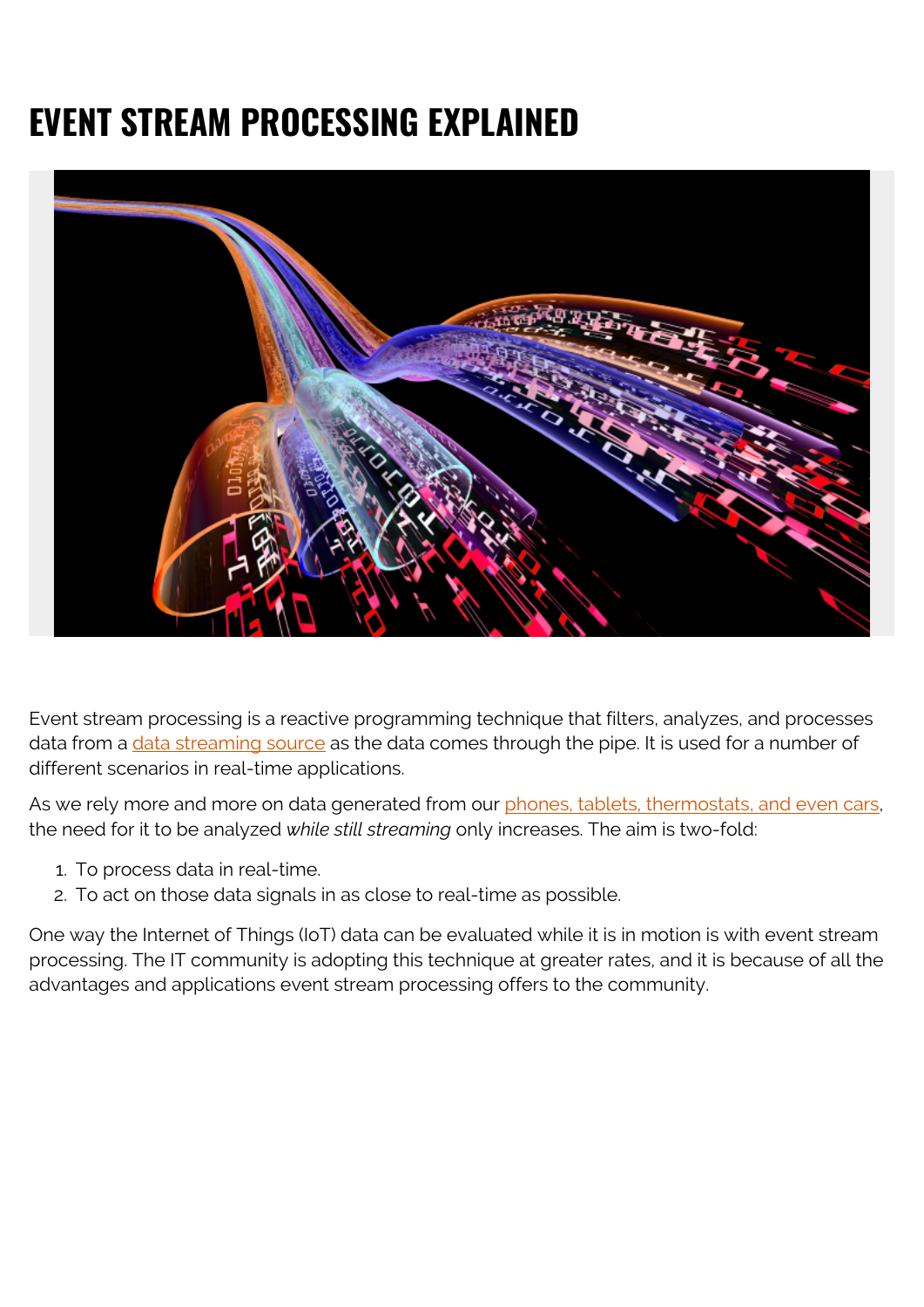# $\overline{\phantom{a}}$

| $\sim$ DINC                                                                                |                                                                                       |                                            |  |
|--------------------------------------------------------------------------------------------|---------------------------------------------------------------------------------------|--------------------------------------------|--|
| Event                                                                                      |                                                                                       |                                            |  |
|                                                                                            | <b>Stream</b>                                                                         |                                            |  |
| Anything that happens at<br>a clearly defined time and<br>can be specifically<br>recorded. |                                                                                       | Processing                                 |  |
|                                                                                            | A constant and<br>continuous flow of data<br>from devices, IoT, and<br>other sensors. | The act of analyzing the<br>incoming data. |  |
|                                                                                            |                                                                                       |                                            |  |
|                                                                                            |                                                                                       |                                            |  |

# **What is event stream processing?**

Sometimes shortened to ESP, event stream processing is composed of three simple terms: event + stream + processing.

#### **Event**

An **event** is anything that happens at a clearly defined time and can be specifically recorded. The possible types of events can be vast! Events can be created from an event source. These could be systems, business processes, sensors, data streams.

On an application, there could be a login event. On a thermometer, there could be a "too hot" event. On a fire alarm, there is a smoke-detected event. On databases, there can be data uploaded events.

#### **Stream**

A **stream** is a constant and continuous flow of objects that navigate into and around companies from thousands of connected devices, IoT, and any other sensors. An event stream is a sequence of events ordered by time. Enterprises typically have three different kinds of event streams:

- **Business transactions** like customer orders, bank deposits, and invoices
- **Information reports** like social media updates, market data, and weather reports
- **IoT data** like GPS-based location information, signals from SCADA systems, and temperature from sensors

#### **Processing**

**Processing** is the final act of analyzing the incoming data. How the data is processed is dependent on the function of the processor. It could trigger alerts that a sensor needs attention. It could define the next path the data is supposed to travel down along the pipe. It could classify the data and tag it with metadata.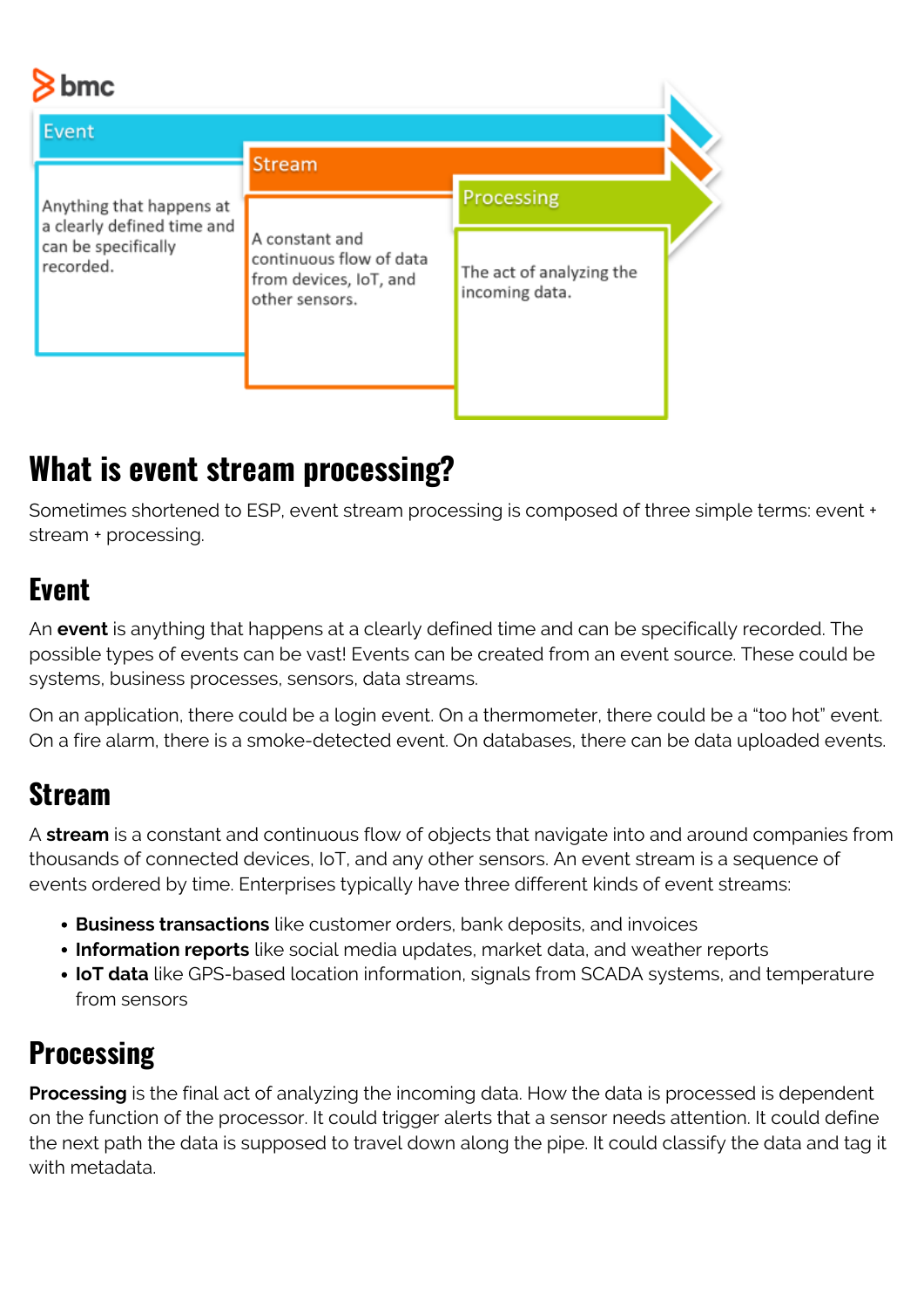#### **Goal of event stream processing**

Event stream processing, then, is a form of reacting to a stream of event data and processing the data in a near, real-time manner.

The ultimate goal of ESP deals with identifying meaningful patterns or relationships within all of these streams in order to detect things like event correlation, causality, or timing.

ESP is a useful real-time processing technique for events that either/both:

- Occur frequently and close together in time
- Require immediate attention

Strong examples of when ESP would be necessary are in the areas of e-commerce, fraud detection, [cybersecurity](https://blogs.bmc.com/blogs/cybersecurity/), financial trading, and any other type of interaction where the response should be immediate.

### **How event stream processing works**

Steps to event processing:

- 1. Event Source
- 2. Event Processing
- 3. Event Consumer

Event stream processing requires the existence of a streaming data source. There is nothing to process if there is no data source.

Once the source is created, the source must emit events to the processor. Likewise, the processor needs a way to listen and receive the output of the event source. This can occur through an [API.](https://blogs.bmc.com/blogs/microservice-vs-api/)

And, finally, like the sound of a man screaming help in a forest, what is the point of processing data if there is no audience to hear it? An event processor needs a consumer to [output](https://blogs.bmc.com/blogs/outcomes-vs-outputs) its processes to. It can be a data dashboard, another database, a [user analytics report](https://blogs.bmc.com/blogs/data-analytics-vs-data-analysis).



The landscape of available tooling to process data streams is large and

growing, and the best solutions, as usual, depend on the use case, your tech stack, your budget, and your team's skill levels. Possible cloud-based solutions are:

Amazon MSK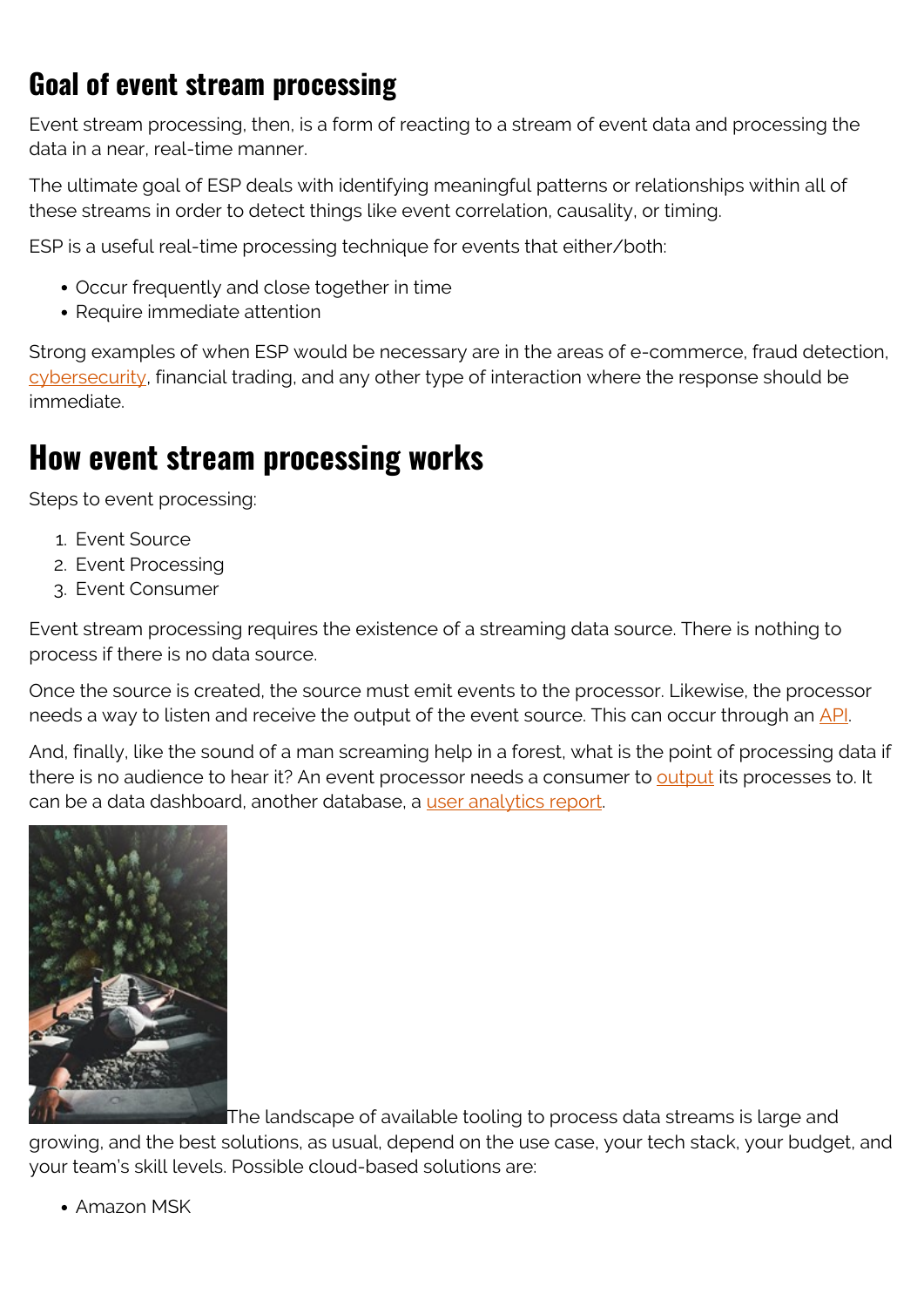- Amazon Kinesis
- Apache Kafka
- Azure Stream Analytics
- Google Pub/Sub

*(Tutorial: Learn how to [stream Twitter data](https://blogs.bmc.com/blogs/working-streaming-twitter-data-using-kafka/) using Kafka.)*

# **Benefits of event stream processing**

Event stream processing processes events at the moment they occur, completely changing the order of the traditional analytics procedure. It allows for a faster reaction time and creates the opportunity for proactive measures to be taken before a situation is over.

Processing data in this way is advantageous because it:

- Creates opportunity for a real-time response time. For example, a potential new business service.
- Requires less memory of the service to process individual data points rather than whole datasets.
- Extends a company's ability to process data to a greater number of potential data sources, such as IoT devices, edge devices, and distributed event sources

Event stream processing is a smart solution to many different challenges and it gives you the ability to:

- Analyze high-velocity big data while it is still in motion, allowing you to filter, categorize, aggregate, and cleanse before it is even stored
- Process massive amounts of streaming events
- Respond in real-time to changing market conditions
- Continuously monitor data and interactions
- Scale according to data volumes
- Remain agile and handle issues as they arise
- Detect interesting relationships and patterns

## **When to use event stream processing**

Event stream processing can be found in virtually every industry where stream data is generated, whether it be from people, sensors, or machines. As IoT continues to expand its technologies, it will continue to see dramatic increases in the real-world applications of stream processing.

Systems are growing more varied and dynamic. Applications consist of an ever-growing number of micro-decisions, processing growing numbers of events sources and events.

AI has entered the picture, too, and *it* is becoming the consumer for event processes—instead of solely people—and AI is taking on the burden of responsibility to address real-time events, reaching far and beyond the limits of the human attention span, care to detail, and ability to react to limited number of problems.

#### *(Learn about [AI/human augmentation](https://blogs.bmc.com/blogs/ai-human-augmentation/).)*

Instances where event stream processing can solve business problems include: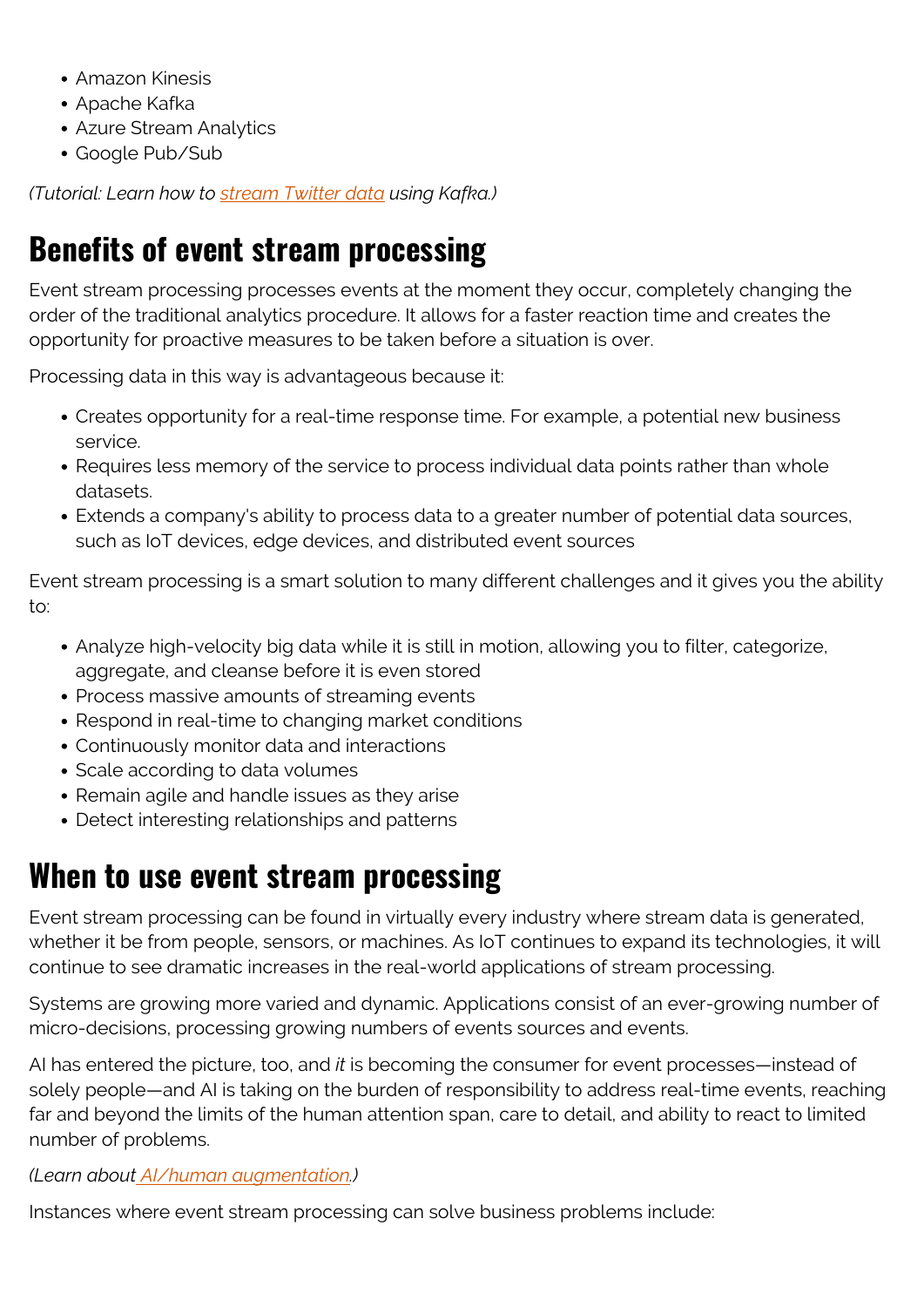- Fcommerce
- [Fraud detection](https://blogs.bmc.com/blogs/machine-learning-anomaly-detection/)
- Network monitoring
- Financial trading markets
- [Risk management](https://blogs.bmc.com/blogs/risk-management/)
- Intelligence and surveillance
- Marketing
- Healthcare
- Pricing and analytics
- Logistics
- Retail optimization

Though far from exhaustive, this list begins to show the huge variety of uses for event stream processing as well as how wide-reaching it can go.

## **Event stream processing here to stay**

Overall, event stream processing is here to stay and will only prove itself more crucial as the demand by consumers, desires the data to be computed and interpreted in real-time. ESP is a powerful tool which allows people to get closer to their customers, their companies, and their events, in order to take their analytics to the next level. As devices become more and more connected, having the ability to continuously stream and analyze big data will become vital.

Will your organization be ready?

## **Related reading**

- [BMC Machine Learning & Big Data Blog](https://blogs.bmc.com/blogs/categories/machine-learning-big-data/)
- [BMC AIOps Blog](https://blogs.bmc.com/blogs/categories/aiops/)
- [Real Time vs Batch Processing vs Stream Processing](https://blogs.bmc.com/blogs/batch-processing-stream-processing-real-time/)
- [Creating & Using Snowflake Streams](https://blogs.bmc.com/blogs/snowflake-table-streams/)
- [What Is Pub/Sub? Publish/Subscribe Messaging Explained](https://blogs.bmc.com/blogs/pub-sub-publish-subscribe/)
- [Machine Learning for Data Management](https://blogs.bmc.com/blogs/machine-learning-data-management/)